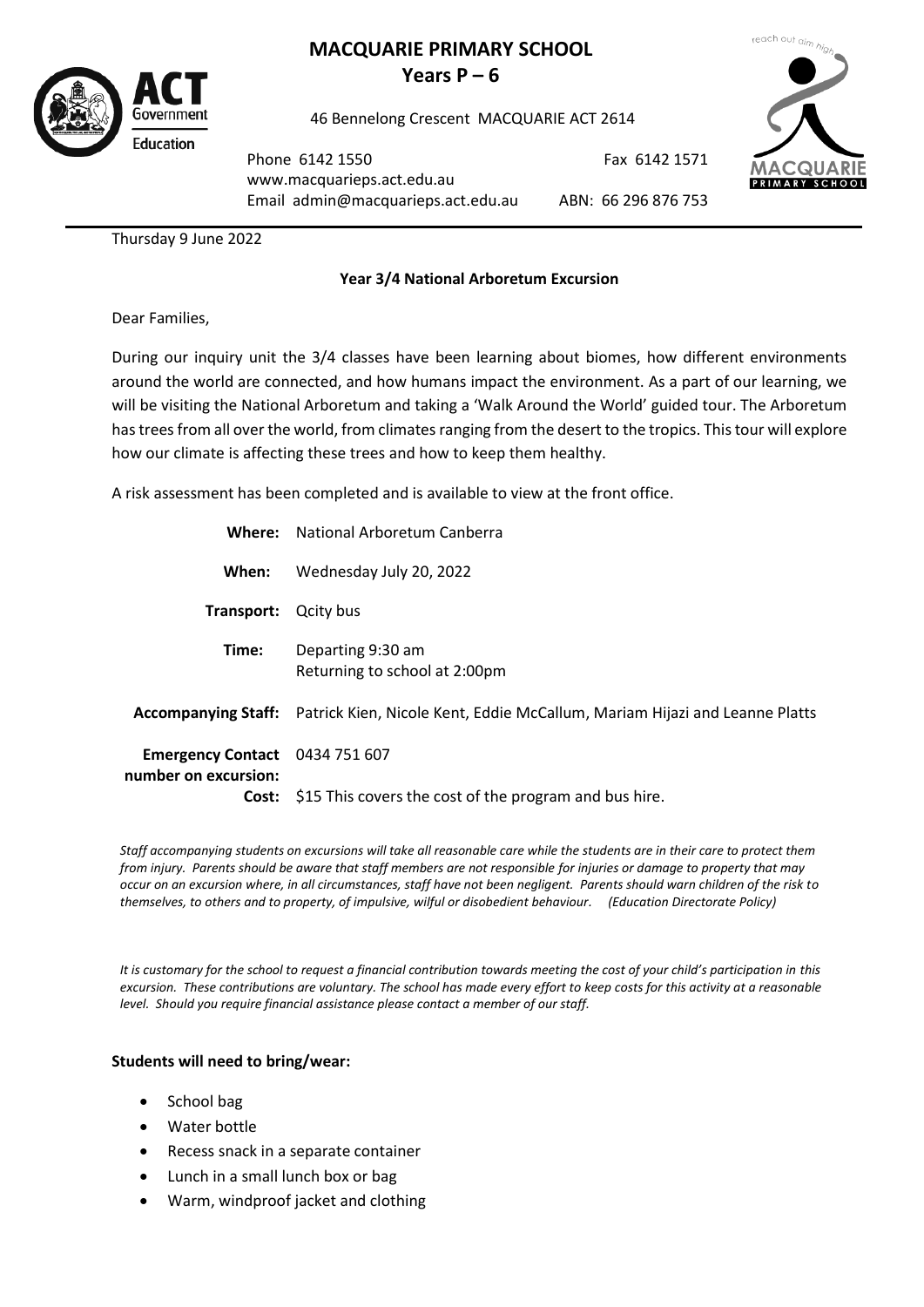- Hat
- Sunscreen
- Enclosed shoes that are suitable for walking on uneven, rocky surfaces

#### DO NOT Bring:

- Toys
- Electronics
- Balls
- Money as students will not be able to access the cafeteria or gift shop

The majority of the walking is through forests and not on established paths. Students will need to have appropriate, enclosed shoes that are suitable for uneven and rocky surfaces.

Please return permission note and payments by Friday 1 July 2022.

Kind regards,

*3/4 Team*

The Directorate collects the information contained in thisform to obtain parental consent for students' participation and to provide or arrange first aid and other medical treatments for students. The information collected will be held at the student's school and will be made available to relevant school staff, including first aid officers, and to medical or paramedical staff in the case of an accident or emergency. The information contained in the form is personal information and it will be stored, used and disclosed in accordance with the requirements of the *Information Privacy Act 2014* and the *Health Records (Privacy and Access) Act 1997*.